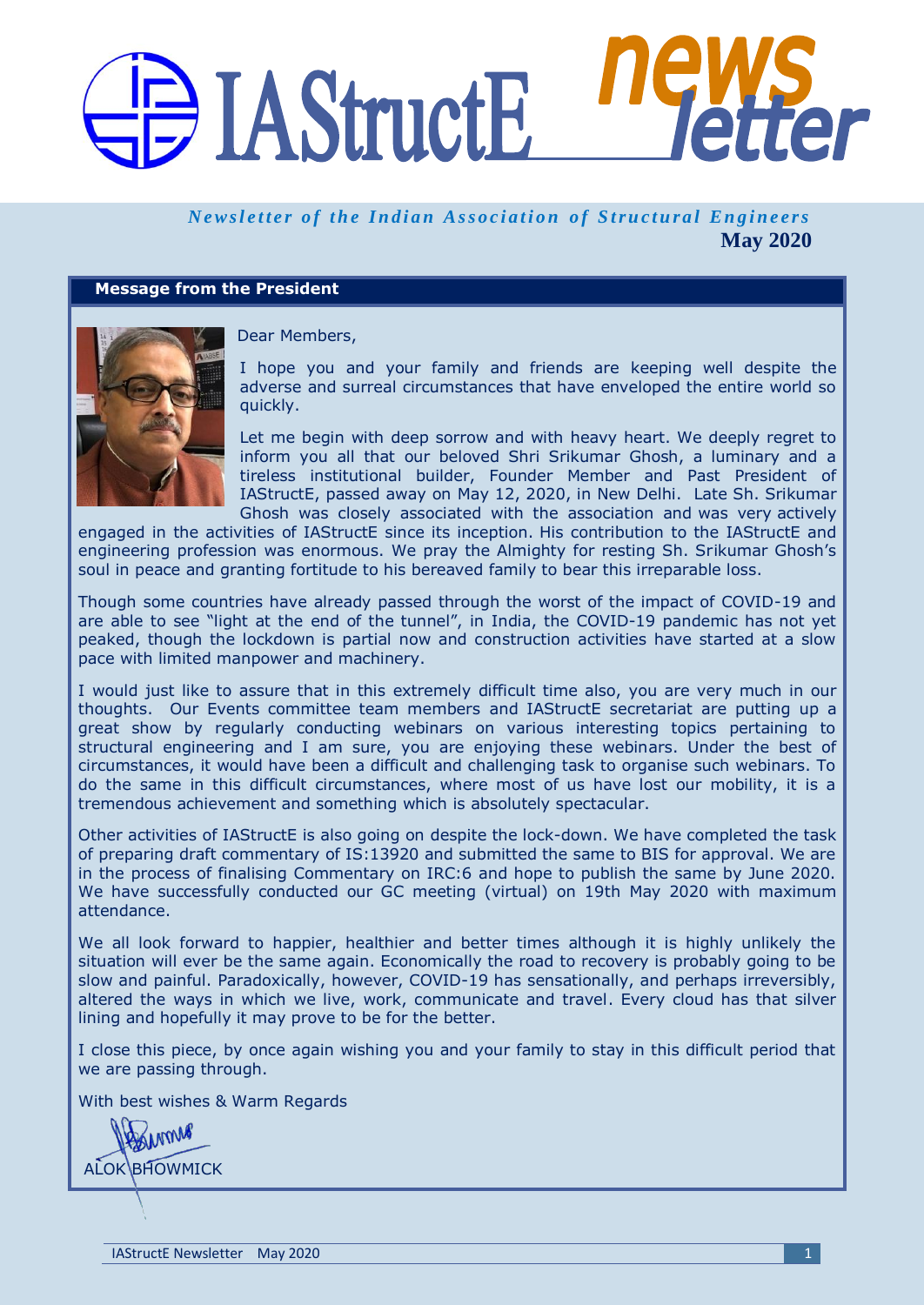| <b>IAStructE Publication Committee</b>                                                                                                                                                                                                                                                                                                                                                                         | <b>Newsletter Editorial Team</b>                                                                                                     |
|----------------------------------------------------------------------------------------------------------------------------------------------------------------------------------------------------------------------------------------------------------------------------------------------------------------------------------------------------------------------------------------------------------------|--------------------------------------------------------------------------------------------------------------------------------------|
| Chairman: Er. Manoj Mittal<br>Members : Er. Alok Bhowmick<br>Er. (Dr) S Chatterjee<br>Er. (Dr) Abhay Gupta<br>Er. A K Sharma<br>Prof. R Pradeep Kumar<br>Er. Rajiv Ahuja<br>Er. Amandeep Garg<br>Er. (Ms) Anal Sheth                                                                                                                                                                                           | Chief Editor : Er. (Ms) Anal Sheth<br><b>Members</b><br>: Er. Manoj Mittal<br>Er. Bhavin Shah<br>Er. Rajiv Ahuja<br>Er. Maulesh Shah |
| <b>Newsletter Contents</b>                                                                                                                                                                                                                                                                                                                                                                                     |                                                                                                                                      |
| <b>IAStructE Journal: Call for articles</b><br>Obituary: Shri Srikumar Ghosh<br><b>IAStructE Governing Council Meeting</b><br>Webinars conducted<br><b>IAStructE Student Chapter</b>                                                                                                                                                                                                                           | <b>Forthcoming Webinars</b><br>Newsletter Advertisement<br><b>About IAStructE</b><br>Membership Information                          |
| <b>Call for Articles,</b>                                                                                                                                                                                                                                                                                                                                                                                      |                                                                                                                                      |
| The Chairman and other members of the SED Editorial Board invite article contributions for<br>the quarterly Journal of the Indian Association of Structural Engineers, the Structural<br>Engineering Digest, which will be published in E-Book Format.                                                                                                                                                         |                                                                                                                                      |
| Journal subscription   Article Submission  <br><b>Sponsored Advertisement</b>                                                                                                                                                                                                                                                                                                                                  |                                                                                                                                      |
| The Editorial Board also invites the articles for the April - June 2020 SED issue, which will be<br>dedicated to the Theme "Structural Connection & Detailing". Sub themes are i) Concrete<br>Structures; ii) Steel Structures; iii) Hybrid / Composite Structures; & iv) Post Installed<br>Connections. Interested Professionals may submit the Abstract along with the full paper by<br>$10^{th}$ June 2020. |                                                                                                                                      |

Submission template and ethics statement can be availed by emailing [iastructe@gmail.com](mailto:iastructe@gmail.com)

Interested professionals may also send the articles for publishing in monthly Newsletter, which can be sent to [iastructe@gmail.com](mailto:iastructe@gmail.com)

#### **Obituary : Shri. Srikumar Ghosh, Founder member & Past President IAStructE**

Late Shri. Srikumar Ghosh was born on June 09, 1933. He was the founder Member and Past President of IAStructE during the term 2010- 2012. He was one of the founder promoter and former CMD of CES (Consulting Engineering Service (India) Pvt. Ltd.) He was an Engineering graduate (Gold Medalist) from Kolkata University (1955) and thereafter did his Post-Graduation from Imperial College of Science and Technology, London. He was the Fellow Member of the Institution of Structural Engineers (UK); the Institution of Civil Engineers(UK) and the Institution of Engineers (India). He was also the former president of Consulting Engineers Association of India CEAI) (2005-2007) and of NACE (National Association of Consulting Engineers).



Late Sh. Srikumar Ghosh was closely associated with the Indian Association of Structural Engineers and very actively engaged in the activities of IAStructE since its inception. His contribution to the IAStructE and engineering profession was enormous.

We pray the Almighty for resting Sh. Srikumar Ghosh's soul in peace and granting fortitude to his bereaved family to bear this irreparable loss.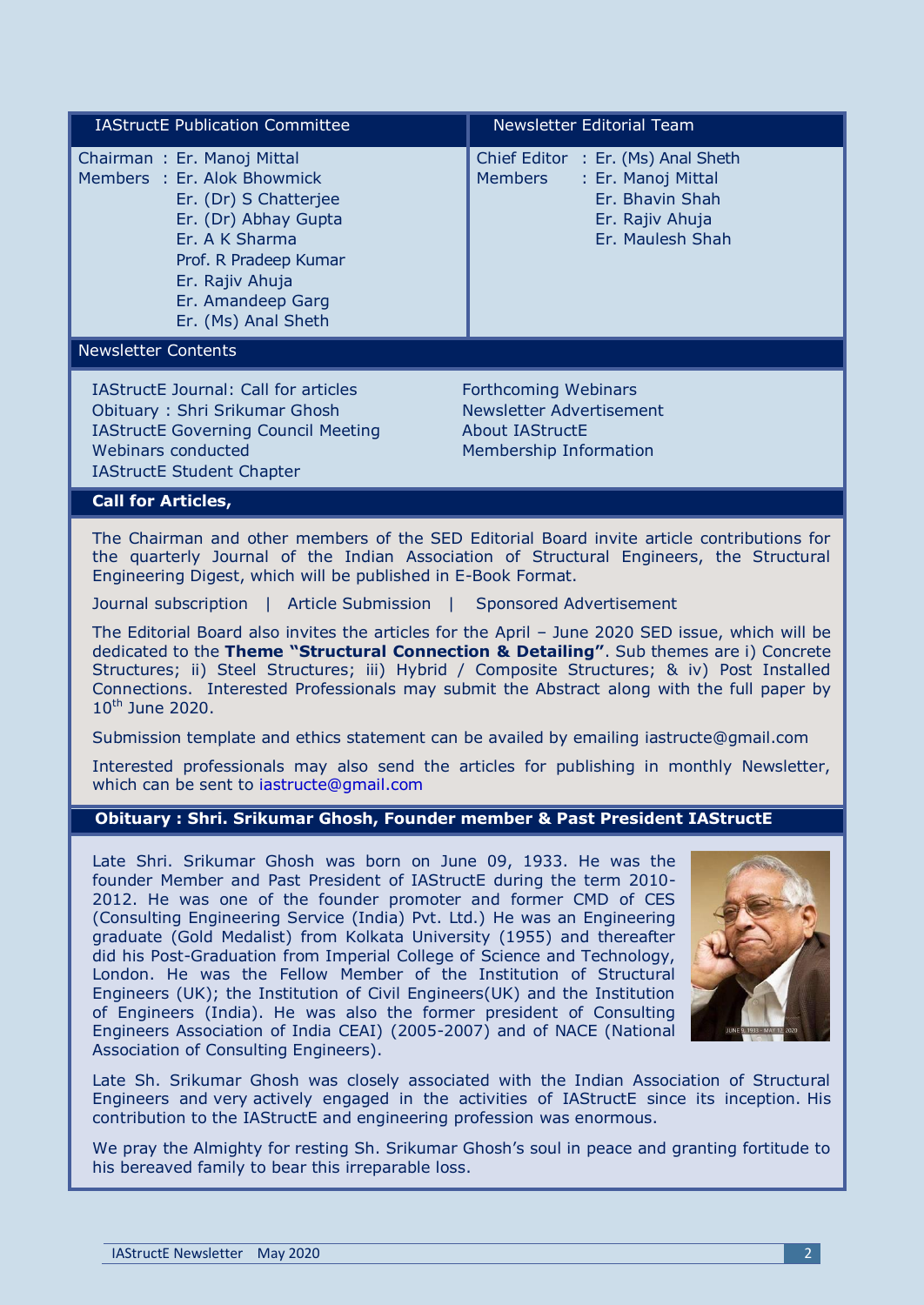#### **IAStructE Governing Council meeting**

The first virtual meeting of the Governing Council held on  $19<sup>th</sup>$  May 2020, in which many decisions were taken, so that the activities of the Association will be smoothly organized without any break arise due to this pandemic situation of COVID 19.



#### **Webinars Conducted**

- 1. "Structural Health Monitoring Using Piezo Electric Transducers" by Dr Naveet Kaur, Scientist, CSIR-CRRI organized on 04 May 2020. The recorded presentation can be viewed from the following link : [https://youtu.be/-g\\_mLYUouKw](https://youtu.be/-g_mLYUouKw)
- 2. "Understanding Ethics and it's Role in Engineering Profession" by Mr Manoj Mittal, Immediate Past President IAStructE and Independent Director POWERGRID organized on  $11<sup>th</sup>$  May 2020. The recorded presentation can be viewed from the following link: <https://youtu.be/GkwWOgMMIkE>
- 3. A Panel Discussion on IS:1893 & IS:16700 Codal Clauses and Issues jointly organized by IAStructE & INSTRUCT on 23rd May 2020 through Zoom meeting.
- 4. "Simplified / Detailed Vulnerability Assessment of Lifeline Buildings and Seismic Retrofit Strategies" by Dr Ajay Chourasia, Sr. Principal Scientist, CSIR-CBRI organized on 23<sup>rd</sup> May 2020. The recorded presentation can be viewed from the following link: <https://youtu.be/Ya9g-RVRae4>

#### **IAStructe Student Chapter**

#### **Webinars Conducted at IAStructE CEPT Student Chapter**

IAStructE – CEPT Student Chapter organized the Webinar on Explorations with Gridshells by Mr Anand Shah, Master ITECH (University of Stuttgart) on 16<sup>th</sup> May 2020

The IAStructE Student Chapter at CEPT University organised a webinar on "Performance Analysis of a Topologically Optimised Lattice Tower for Wind and Ice Action" on 9<sup>th</sup> May, 2020. The webinar was presented by Mr. Anand Mistry Msc Structures (University of Leeds, UK), B Tech (hons) (CEPT University). It was performance-based analysis and design of a topologically optimised lattice tower present alternatives to onerous approaches such as wind tunnel testing or finite element modelling conducted at University of Leeds, UK.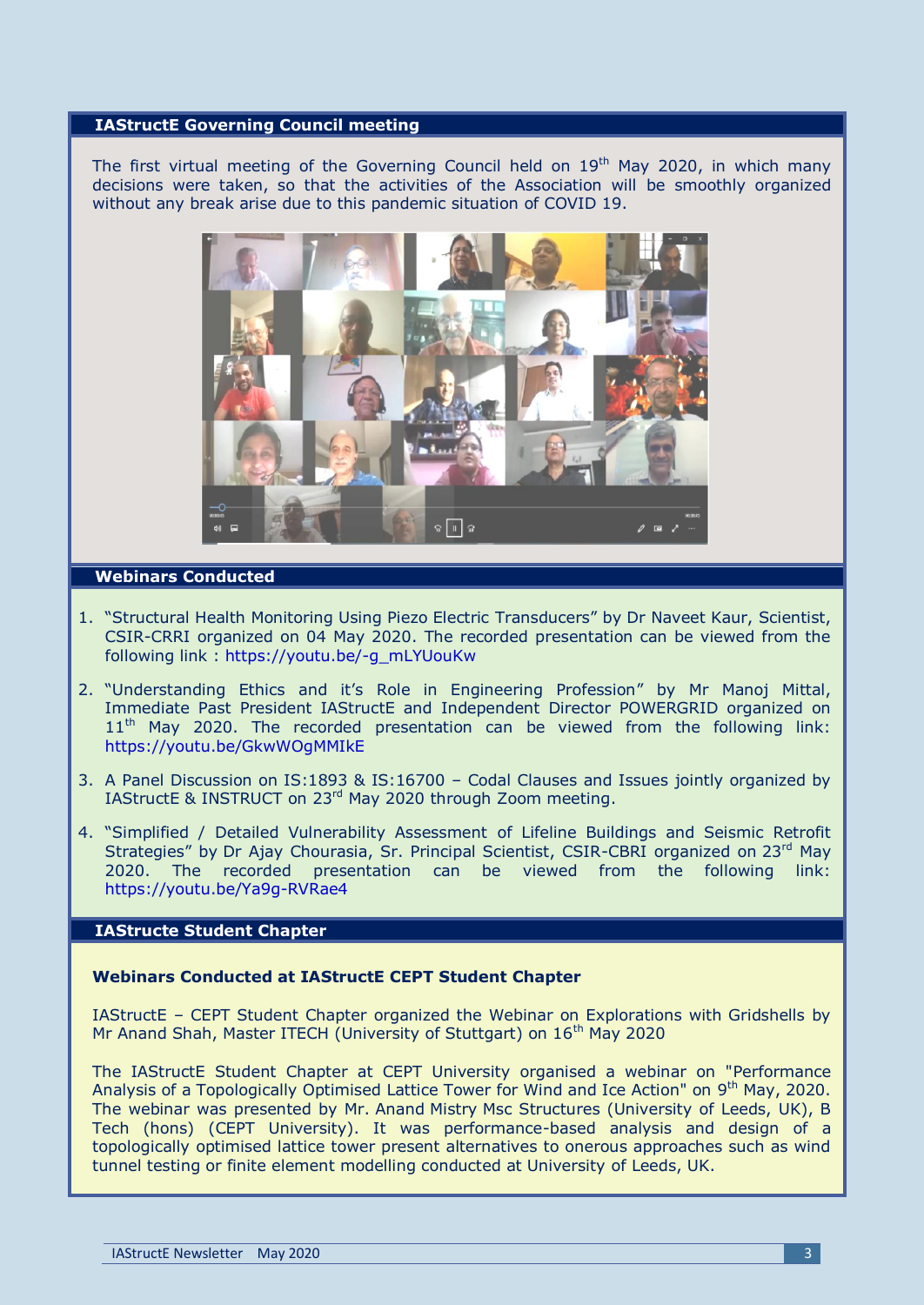#### **Forthcoming Webinars at IAStructE CEPT Student Chapter**

IAStructe Student Chapter at CEPT University is organizing a webinar on "Masonry in context of Heritage Structures" by Mr. Pratik Gajjar, Ph.D Candidate (University of Minho) & M.Tech SED (CEPT University) on on  $30<sup>th</sup>$  May 2020 at 4.30 PM. This webinar would address the basics of masonry designs, challenges involved, and constraints of codes.

#### **Forthcoming Webinars**

- 1. IAStructE is organizing a Webinar on the topic "Bridge Engineering Recent Advances" by Prof. Mahesh Tandon, Past President IAStructE & Managing Director, Tandon Consultants Pvt Ltd scheduled to be held on  $30<sup>th</sup>$  May 2020 at 03:00 PM. Interested members may register with the following link :<https://event.webinarjam.com/register/2/7wl62tm>
- 2. IAStructE is organizing the following Webinar in the month of June
	- a) "Wind Effects on Structures and Wind Tunnel Testing Techniques" by Dr Lakshmy Parameswaran, Chief Scientist, CSRI-CRRI on 14<sup>th</sup> June 2020 at 04:00 PM.
	- b) "Innovation and Creativity in Structural Design" by Prof. V. R. Shah, Former Professor CEPT University on  $21<sup>st</sup>$  June 2020 at 04:00 PM.
	- c) "Earth Retaining Structures in Bridges" by Mr Rajiv Ahuja, Independent Consultant & GC member IAStructE on 28<sup>th</sup> June 2020 at 04:00 PM.

The poster giving the webinar link shall be sent shortly.

**IAStructE Newsletter • May 2020** 4. The contract of the contract of the contract of the contract of the contract of the contract of the contract of the contract of the contract of the contract of the contract of the contr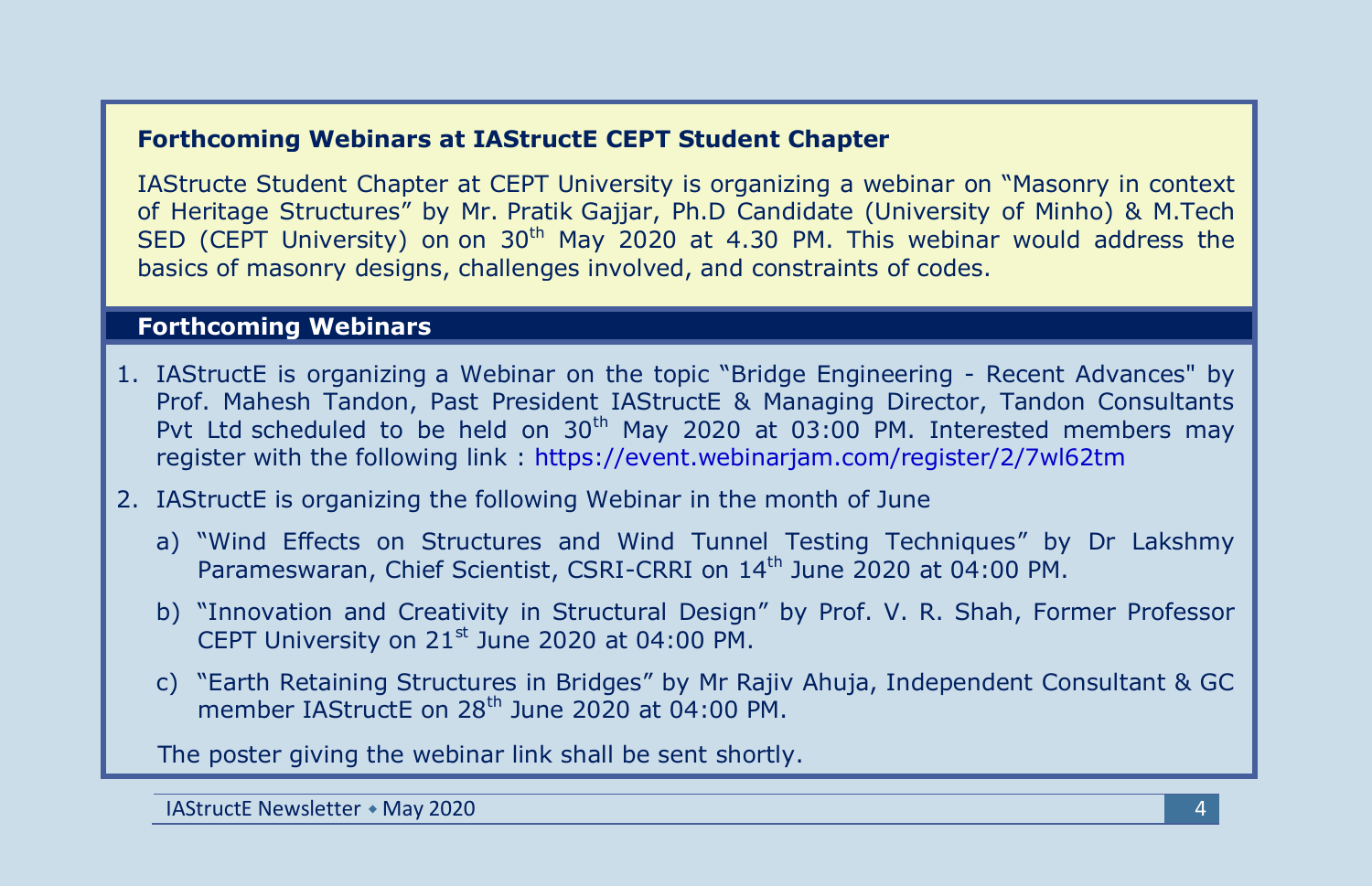## **FUJI** Creating foundations

FUJI has embraced the culture of India positively





4th Floor, House No. 5, Magnet Corporate Park,<br>Near Sola Flyover, SG Road, Thaltej, Ahmedabad - 380 054,<br>Phone: +91 79 4021 0000 · Email: info@fujisilvertech.com · www.fujisilvertech.com